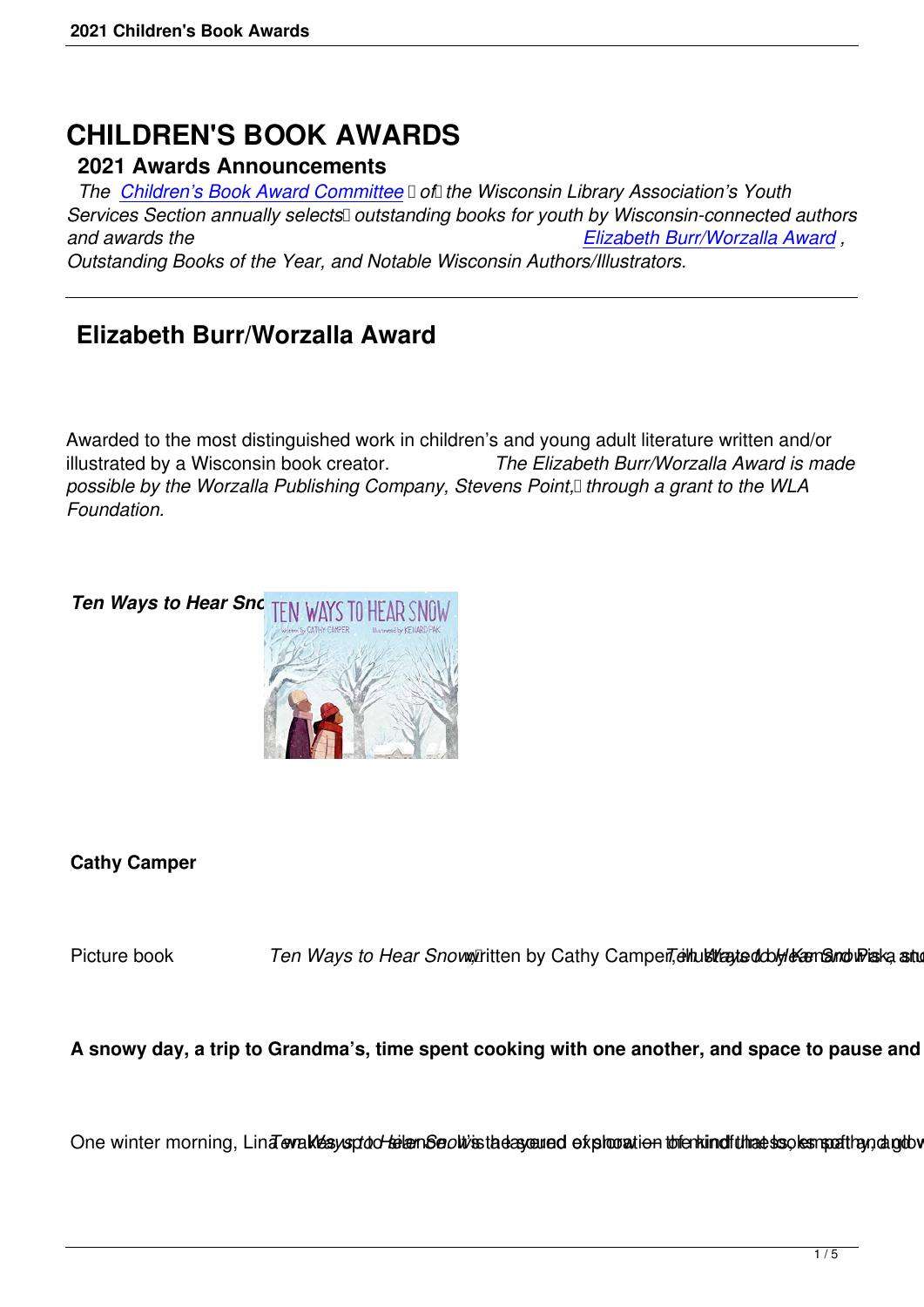#### **About the Author**



Born and raised in Wisconsign, Beating Cameperinstrict introdutions existential independence of deas Snow She is

She has also written articles keeviews, and stories for the magazines Wired states and

She currently lives in Portland, Oregon working as an outreach librarian for kids in grades K-12. In her s

### **Notable Wisconsin Author**



For her incredible body of work in children's literature, Wisconsin resident Pat Zietlow Miller was selected as the 2021 Wisconsin Notable Children's Author. Miller has written a variety of stories for children with relatable characters and engaging, inclusive storylines. She has received much acclaim for her writing, including starred reviews, honors, and awards for her works. The Children's Book Award Committee is delighted to present this award to such an inspiring and dedicated storyteller.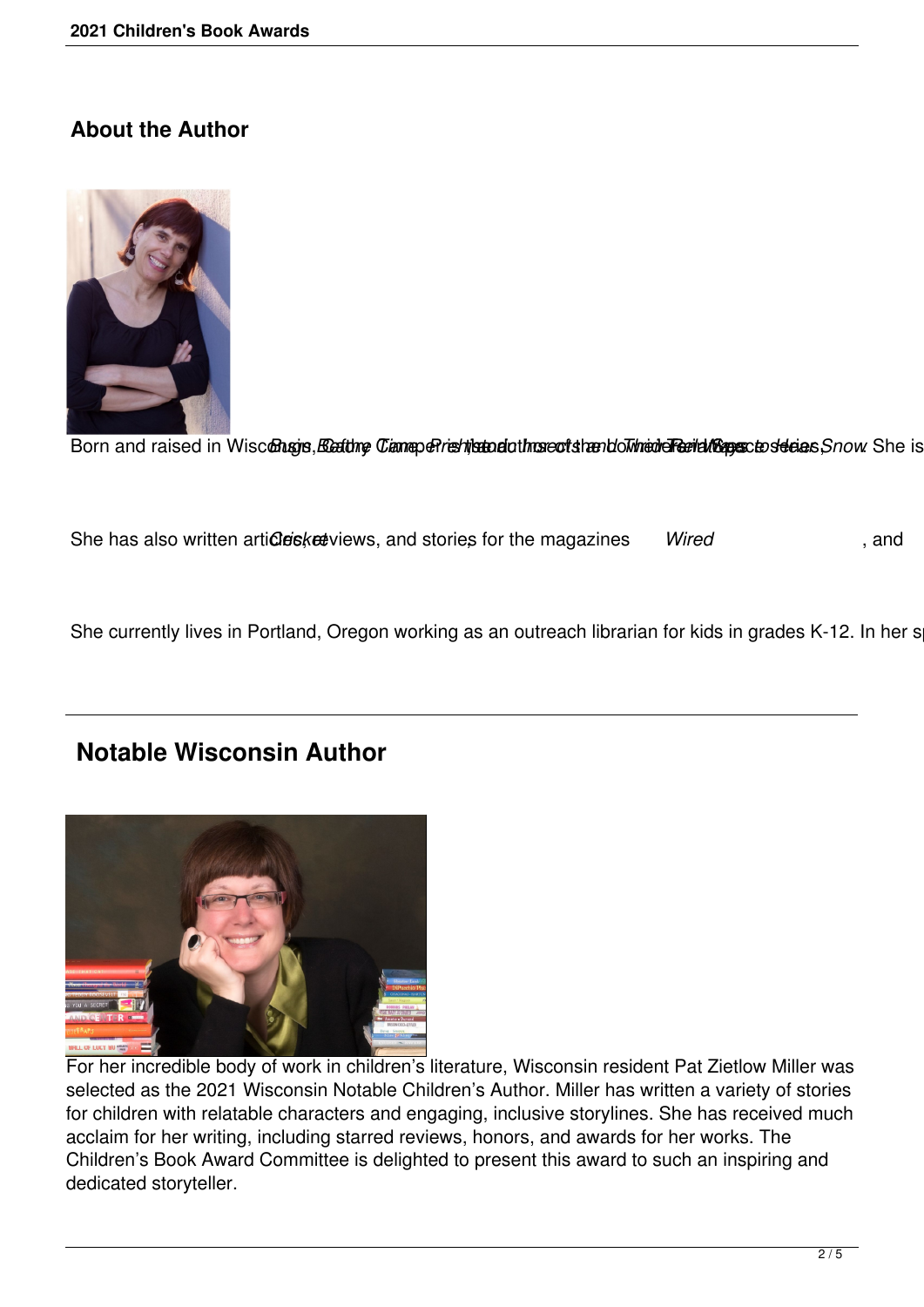### **About the Author**

Pat Zietlow Miller's first book, *Sophie's Squash*, was published in 2013. It won a Golden Kite Award, the only award in children's literature awarded by a group of peers; it was also a Charlotte Zolotow Honor and an Ezra Jack Keates New Writer Honor book. She has gone on to write other gems such as *We are a The Quickest Kid in Clarksville* , *Be Kind*, and

*When You Are Brave*

. On her website, Pat shares that she knew in seventh-grade she wanted to be a writer. Her English teacher "read her paper about square-dancing skirts out loud in class and said: "This is the first time anything a student has written has given me chills".

Pat was born in Oshkosh, Wisconsin. She received her Bachelor's degree from UW-Oshkosh, majoring in Journalism and English. She later returned to UW-Oshkosh to pursue a Master's degree in Educational Leadership and now spends her days writing for an insurance company, while continuing to write books in her free time. In an interview with the Society of Children's Book Writer's and Illustrators, Pat Zietlow Miller shared why picture books are her passion, "I loved children's books as a kid and kept loving them as an adult. I think children's books — and picture books especially — are full of truth and beauty. And, truth and beauty are something you never outgrow."

Since her first book was published in 2013, Pat has continued to create memorable, highly acclaimed (and more award-winning) works. Her books feature universal themes of friendship, strength, and courage that appeal to people of all ages; they show readers that they can be scared while still being good and kind and that these traits are important to who we are as human beings. As Pat told the Wisconsin State Journal in an interview, "The thing that guides me the most … the core ... is a universal human emotion. So no matter if you're 4 or 94, you can say 'Oh, I've felt that way.' Hopefully that's what gives the book universal appeal, because I really think picture books really are for everybody". As of 2020, she has 11 books published, with two more coming out in 2021.

Pat lives in Madison, Wisconsin.

#### **Sources**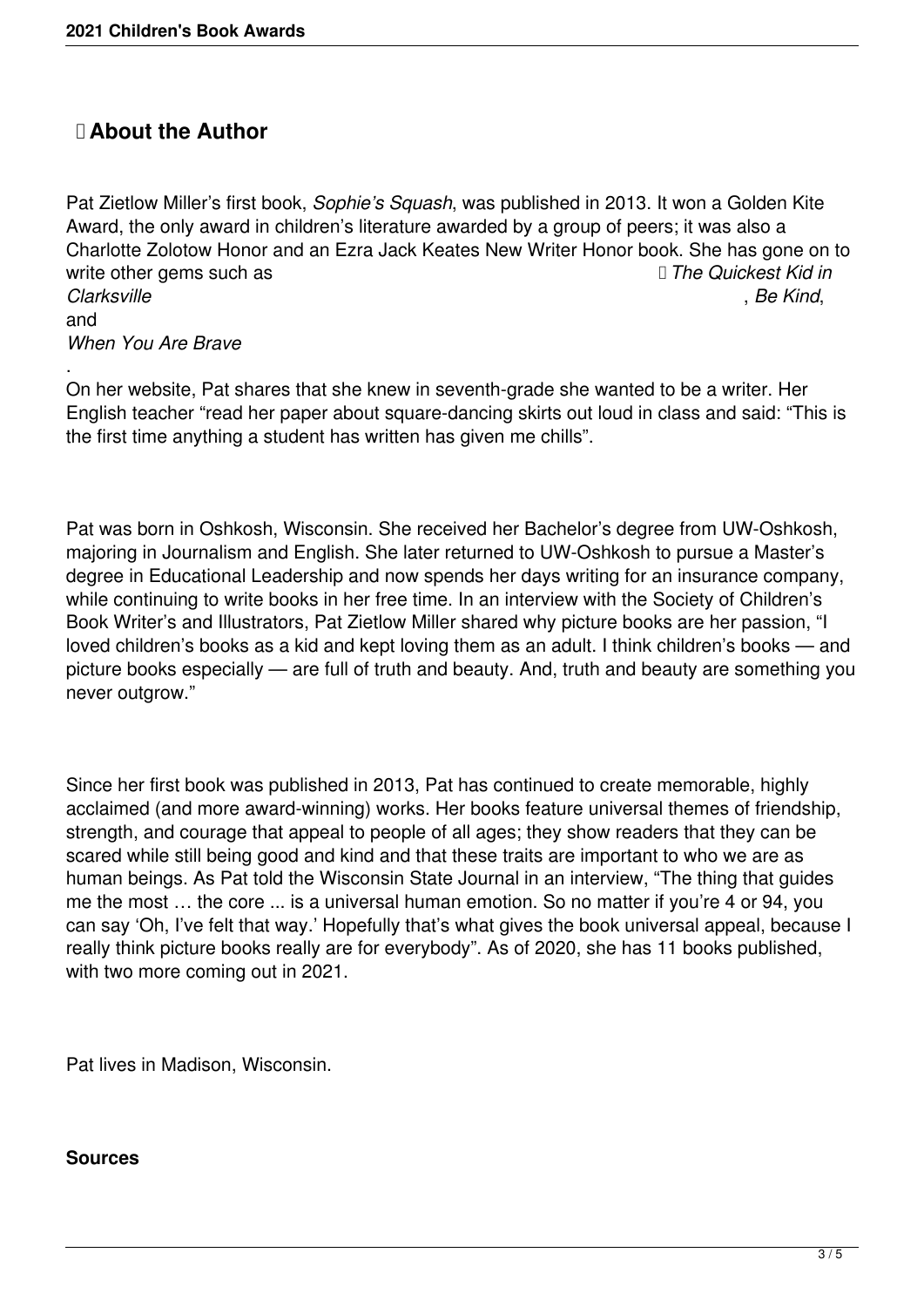LinkedIn | https://www.linkedin.com/in/pat-zietlow-miller-08496a7

https://ww[w.patzietlowmiller.com/about-me](https://www.linkedin.com/in/pat-zietlow-miller-08496a7)

[https://madison.com/wsj/entertainment/boo](https://www.patzietlowmiller.com/about-me)ks/author-pat-zietlow-miller-wants-to-show-childrenthey-are-braver-than-they-think/article\_3d5edf0c-26c3-530a-903d-e0eec062e3b2.html

[https://austin.scbwi.org/2021/02/07/meet-our-2021-conference-faculty-pat-zietlow-mille](https://madison.com/wsj/entertainment/books/author-pat-zietlow-miller-wants-to-show-children-they-are-braver-than-they-think/article_3d5edf0c-26c3-530a-903d-e0eec062e3b2.html)r/

## **[Outstanding Books of the Year](https://austin.scbwi.org/2021/02/07/meet-our-2021-conference-faculty-pat-zietlow-miller/)**

Noteworthy honor titles are selected for Outstanding Achievement in children's literature, written and/or illustrated by Wisconsin book creators.

 *Alone in the Woods* written by Rebecca Behrens *American Immigration: Our History, Our Stories* written by Kathleen Krull *Doodleville* written and illustrated by Chad Sell

*Everything's Not Fine* written by Sarah Carlson

*Feast of Peas* written by Kashmira Sheth

*Never Fear, Meena's Here!*  written by Karla Manternach

*Nina Soni, Sister Fixer* written Kashmira Sheth

*Outside In* written by Deborah Underwood

*Robobaby*